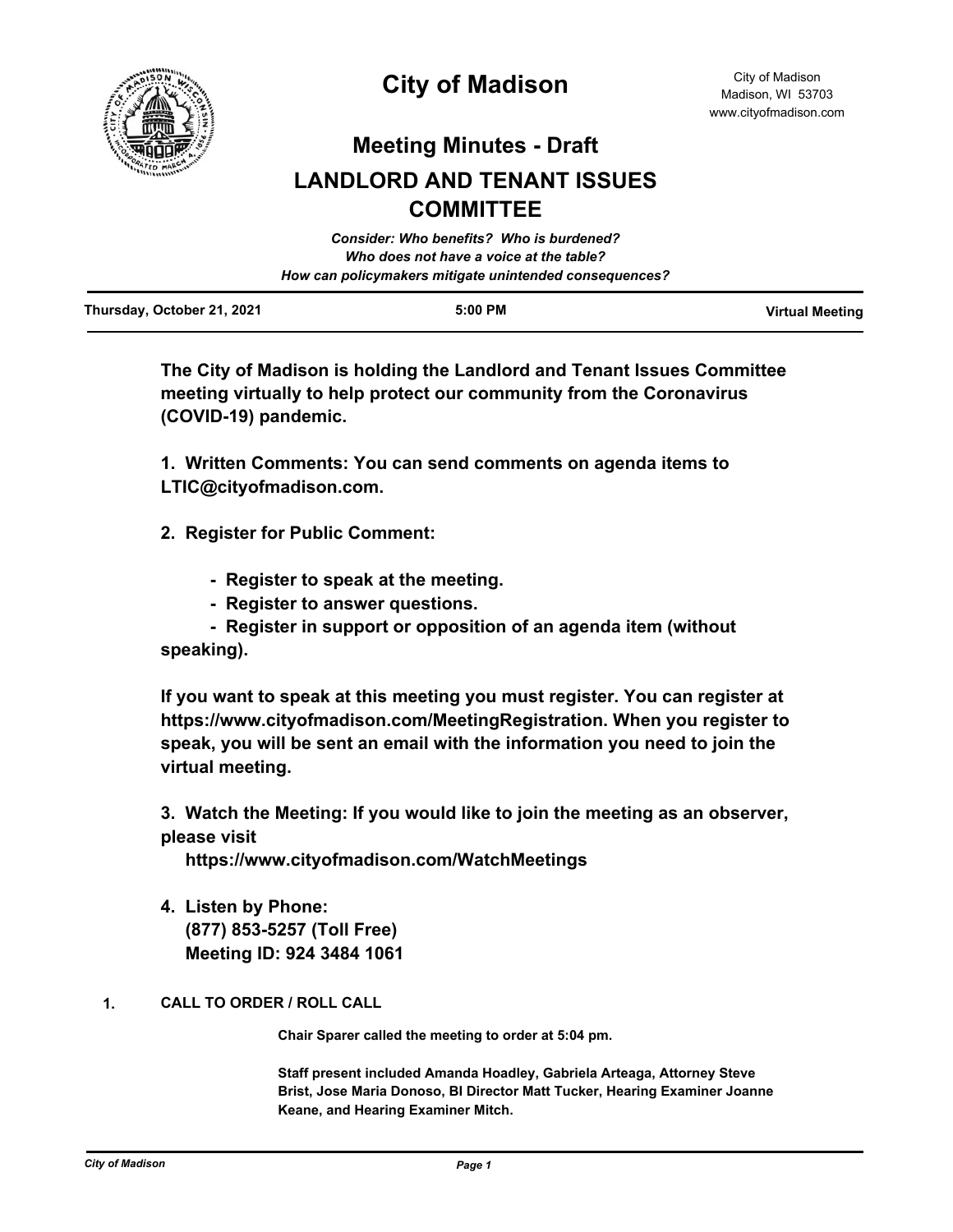**Present:** 4 - Nikki Conklin; Curtis V. Brink; Juliana R. Bennett and David R. Sparer

**Excused:** 2 - Noah L. Lieberman and Soong Kit Wong

#### **2. APPROVAL OF MINUTES**

**Change Item 5 to say referred to council. Brink moves to approve the minutes with this change. Alder Conklin seconds the motion. The motion passes with unanimous approval.**

**3. [67346](http://madison.legistar.com/gateway.aspx?m=l&id=/matter.aspx?key=79271) PUBLIC COMMENT (10/21/2021)**

**No public comment.**

#### **4. DISCLOSURES AND RECUSALS**

**No disclosures or recusals.**

#### **DISCUSSION AND ACTION ITEMS**

**5. [67500](http://madison.legistar.com/gateway.aspx?m=l&id=/matter.aspx?key=79397)** Amending Section 32.04 (4)(e)4. to permit an earlier start date for rent abatement, when such earlier date may be verified.

#### **Alder Bennett moves to send to Council for approval. Alder Conklin seconds. Unanimous approval.**

**6. [66903](http://madison.legistar.com/gateway.aspx?m=l&id=/matter.aspx?key=78938)** Review and act on rent abatement ordinance changes

[6517rentabate32.04.pdf](http://madison.legistar.com/gateway.aspx?M=F&ID=b0413d50-0624-4b23-8a9c-a89f653a50e8.pdf) [6518rentabatedate.pdf](http://madison.legistar.com/gateway.aspx?M=F&ID=14bf1e7f-5064-4723-aea2-82dc2500daf2.pdf) *Attachments:*

**Mitch provided wording to BI staff, but BI staff have not yet had time to review the information. BI staff and Attorney Brist meeting Monday to discuss. Arteaga will send out information to the committee after the meeting. Brink moves to approve with this change. Alder Conklin seconds the motion. The motion passes with unanimous approval.**

**7. [65001](http://madison.legistar.com/gateway.aspx?m=l&id=/matter.aspx?key=75258)** Discuss tenant protections from Associated Students of Madison recommendations.

> **[Tenant Rights Protection for Students\\_Updated.pdf](http://madison.legistar.com/gateway.aspx?M=F&ID=69c59bf0-00ed-43e1-9d71-4cd7fa1a2713.pdf)** [Stringent Tenant Rights in Dane County.pdf](http://madison.legistar.com/gateway.aspx?M=F&ID=33482a42-1cd0-4de0-b7ff-94091c293f51.pdf) *Attachments:*

**We are preempted from moving forward with these recommendations due to changes by the State legislature. ASM should reach out to the State legislature to make these changes. Brist moves to have Attorney Brist draft a response letter to ASM referencing the specific state law that does not allow this and**